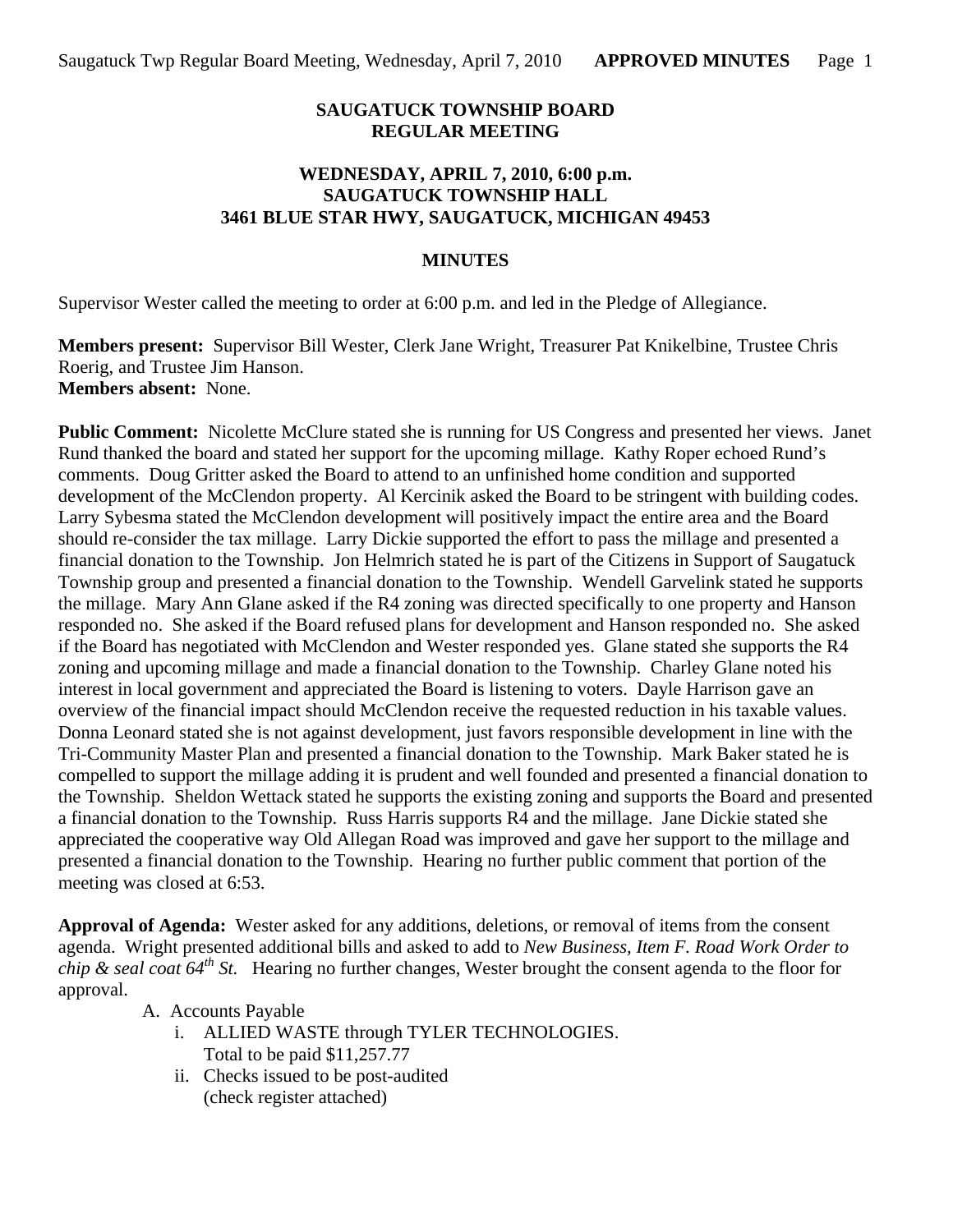- B. Payroll (check register attached)
- C. Approval of Minutes
	- i. March 3, 2010 Regular Board Meeting
	- ii. March 17, 2010 Special Joint Board/PC Meeting
	- iii. March 22, 2010 Special Board Meeting
	- iv. March 22, 2010 Special Joint Board/PC Meeting

# **Motion by Wright seconded by Knikelbine, to approve the agenda as amended**. Carried unanimously.

## **Correspondence:**

A. None.

# **Unfinished Business:**

A. Proposed Salary Adjustment between Aaron and Phil. Board discussed a transfer of salary from Manager Phil Quade to Assistant Manager Aaron Sheridan as proposed by Quade. Proposal was to transfer \$3,849 of Quade's annual salary to Sheridan. After much discussion there was a **motion by Knikelbine, seconded by Wester to increase Sheridan's annual salary by \$3,849 and reduce Quade's annual salary by the same.** Roerig asked if the reduction for Quade was to enable fewer hours by him. Wright presumed that was the case. Motion carried unanimously.

### **New Business:**

- A. Road Work Order, Clearbrook Drive Culvert. Roerig presented the bids to complete the Clearbrook Drive road work. **Motion by Wright, seconded by Wester to award the project to low bidder Scott Pavlak Excavation for \$49,169 and authorize the Supervisor and Clerk to sign the work order.** Motion carried unanimously.
- B. Road Work Order, 2010 Dust Control. Roerig presented the roads scheduled for summer dust control. **Motion by Roerig, seconded by Hanson to approve the 2010 dust control work order as presented and authorize the Supervisor and Clerk to sign.** Motion carried unanimously.
- C. Joint Harbor Committee, request to redirect expenditures. Hanson explained the Board had previously approved up to \$2,000 for the Harbor Committee and grant writing purposes. He stated now the committee is exploring other expenditure options outside of grants and added they would like clarification that funds can be used for other purposes such as a proposed strategy plan. Discussion took place and the Board agreed \$2,000 was appropriated for the Harbor Committee's use and how they choose to use it is up to them. **Motion by Roerig, seconded by Wester to have the funds committed to the Harbor Committee be used as indicated in their minutes.** Motion carried unanimously.
- D. MSP, Month-to-Month Rental Agreement. Wright stated the one-year lease agreement with the Michigan State Police has expired and they are asking to renew the agreement possibly for a longer term. Board discussion took place and it was agreed the current lease as written is desired. **Motion by Roerig, seconded by Knikelbine to execute the 2010/2011 rental agreement with MSP for 1 year.** Motion carried unanimously.
- E. Schedule Workshop Meeting for 2010/2011 Budget. Board discussion took place as to an appropriate workshop date and agreed to meet 4/21/10 from 4-6 to discuss the proposed 2010/2011 budget.
- F. Road Work Order, Chip & Seal Coat  $64<sup>th</sup>$  Street. Roerig stated the Road Committee is recommending the approval to chip  $\&$  seal coat 1 mile of 64<sup>th</sup> Street for approximately \$20,000. **Motion by Wester, seconded by Knikelbine to approve Project LSM6720 as presented.** Motion carried unanimously.